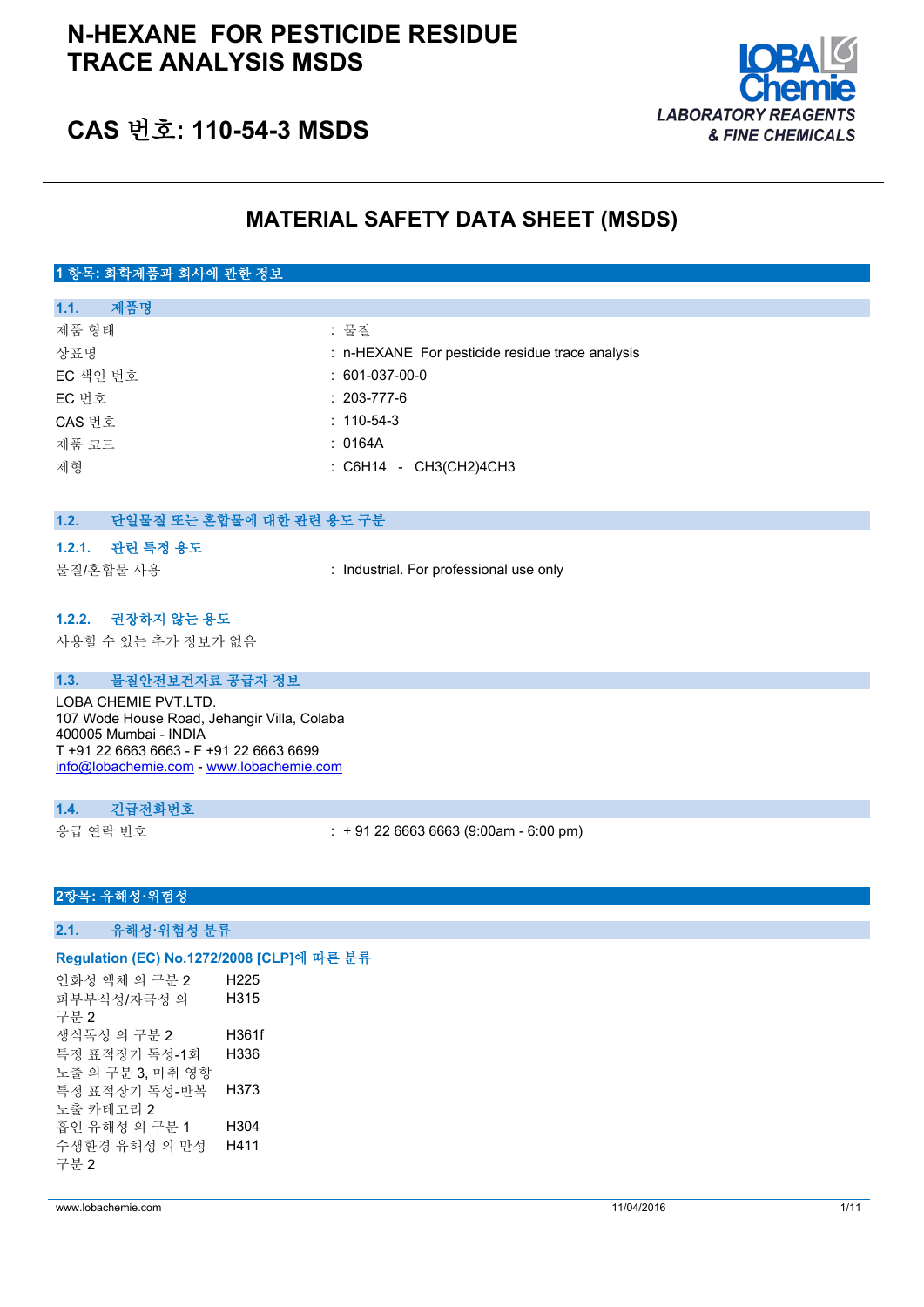물질안전보건자료

분류 범주 및 위험 고지 전문: 16항 참조

#### **Directive 67/548/EEC 또는 Directive 1999/45/EC에 따른 분류**

Repr.Cat.3; R62 F; R11 Xn; R65 Xn; R48/20 Xi; R38 N; R51/53 R67 Full text of R-phrases: see section 16

# **물리화학적, 인체 건강 및 환경상의악영향**

사용할 수 있는 추가 정보가 없음

| 예방조치문구를 포함한 경고표지 항목<br>2.2.          |                                                                                                                                                                                                                                     |
|--------------------------------------|-------------------------------------------------------------------------------------------------------------------------------------------------------------------------------------------------------------------------------------|
| 규정 (EC) No. 1272/2008에 따른 라벨 표시[CLP] |                                                                                                                                                                                                                                     |
| 위험 표시 그림문자(CLP)                      | GHS02<br>GHS07<br>GHS08<br>GHS09                                                                                                                                                                                                    |
| Signal word (CLP)                    | : 위험                                                                                                                                                                                                                                |
| 유해·위험 문구(CLP)                        | : H225 - 고인화성 액체 및 증기<br>H304 - 삼켜서 기도로 유입되면 치명적일 수 있음<br>H315 - 피부에 자극을 일으킴<br>H336 - 졸음 또는 현기증을 일으킬 수 있음<br>H361f - Suspected of damaging fertility<br>H373 - 장기간 또는 반복 노출되면 장기에 손상을 일으킬 수 있음<br>H411 - 장기적인 영향에 의해 수생생물에게 독성이 있음 |
| 예방 조치 문구(CLP)                        | : P210 - 스파크, 열 으로부터 멀리하십시오 - 금연<br>P273 - 환경으로 배출하지 마시오<br>P301+P310 - 삼켰다면 즉시 의료기관(의사)의 도움을 받으시오<br>P331 - 토하게 하지 마시오<br>P261 - 증기, 분진, 흄, 가스 흡입을 피하시오.<br>P281 - 적절한 개인 보호구를 착용하시오                                               |

### **2.3. 기타 정보**

사용할 수 있는 추가 정보가 없음

# **3항목: 구성성분의 명칭 및 함유량**

- **3.1. 단일물질**
- 

명칭 : n-HEXANE For pesticide residue trace analysis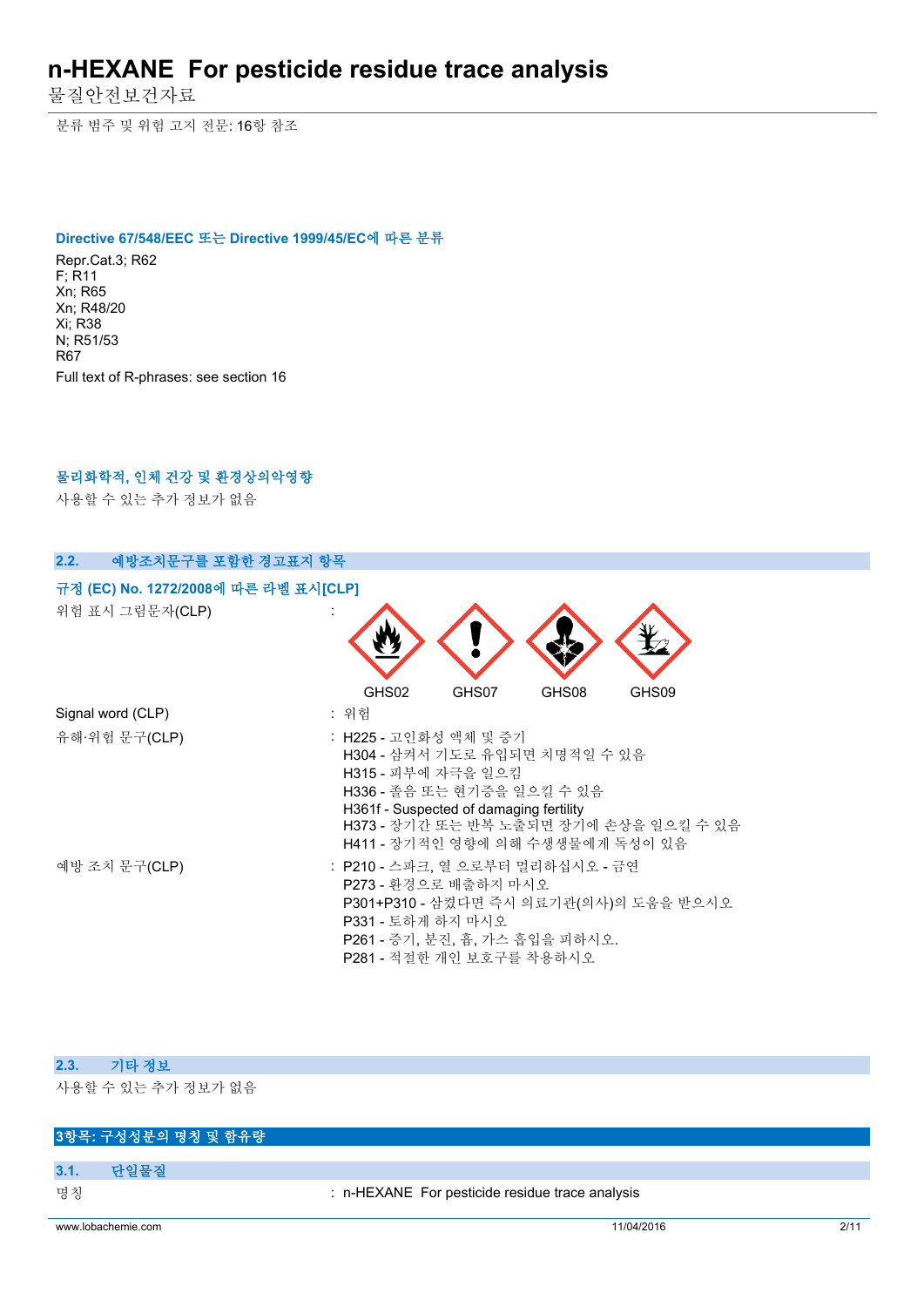물질안전보건자료

| CAS 번호   | $: 110 - 54 - 3$  |
|----------|-------------------|
| EC 번호    | $: 203 - 777 - 6$ |
| EC 색인 번호 | $: 601-037-00-0$  |

R- 및 H- 문구에 대한 전문: 16항 참조

## **3.2. 혼합물**

해당없음

## **4항목: 응급조치요령**

| 4.1. 응급조치 요령                     |                                                                            |
|----------------------------------|----------------------------------------------------------------------------|
| 응급 조치 일반                         | : 노출 또는 접촉이 우려되면 의학적인 조언·주의를 받으시오.                                         |
| 흡입 후 응급 조치                       | : 신선한 공기가 있는 곳으로 옮기고 호흡하기 쉬운 자세로 안정을 취하시오. 불편함을<br>느끼면 의료기관(의사)의 진찰을 받으시오. |
| 피부 접촉 후 응급 조치                    | : 다량의 비누와 물로 씻으시오. 다시 사용전 오염된 의류는 세척하시오. 의학적인<br>조치·조언을 구하시오.              |
| 안구 접촉 후 응급 조치                    | : 몇 분간 물로 조심해서 씻으시오. 가능하면 콘택트렌즈를 제거하시오. 계속 씻으시오.<br>의학적인 조치·조언을 구하시오.      |
| 섭취 후 응급 조치                       | : 즉시 의료기관(의사)의 진찰을 받으시오. 입을 씻어내시오.                                         |
| 4.2. 변이원성                        |                                                                            |
| 증상/부상                            | : Suspected of damaging fertility. 장기에 손상을 일으킴.                            |
| 흡입 후 증상/부상                       | : 호흡 자극성을 일으킬 수 있음. 졸음 또는 현기증을 일으킬 수 있음.                                   |
| 피부 접촉 후 증상/부상                    | : 피부에 자극을 일으킴.                                                             |
| 섭취 후 증상/부상                       | : 삼켜서 기도로 유입되면 치명적일 수 있음.                                                  |
| 4.3.<br>즉각적인 치료 및 특수 치료 필요 여부 표시 |                                                                            |
| Treat symptomatically.           |                                                                            |

| 5항목: 폭발·화재시 대처방법                   |                                                                                                               |
|------------------------------------|---------------------------------------------------------------------------------------------------------------|
|                                    |                                                                                                               |
| 적절한 소화제<br>5.1.                    |                                                                                                               |
| 적절한 소화제                            | : Carbon dioxide. Dry powder. Foam. Water spray.                                                              |
| 부적절한 소화재                           | : Do not use a heavy water stream.                                                                            |
| 화학물질로부터 생기는 특정 유해성<br>5.2.         |                                                                                                               |
| 화재 위험                              | : 고인화성 액체 및 증기.                                                                                               |
| 폭발 위험                              | : May form flammable/explosive vapour-air mixture.                                                            |
| 소방대원을 위한 조언<br>5.3.                |                                                                                                               |
| 화재 진압 중 보호                         | : Do not enter fire area without proper protective equipment, including respiratory<br>protection.            |
| 6항목: 누출사고시 대처방법                    |                                                                                                               |
|                                    |                                                                                                               |
| 인체를 보호하기 위해 필요한 조치사항 및 보호구<br>6.1. |                                                                                                               |
| 일반 조치                              | : Remove ignition sources. Use special care to avoid static electric charges. No naked<br>lights. No smoking. |
| 비응급 요원용<br>6.1.1.                  |                                                                                                               |
|                                    |                                                                                                               |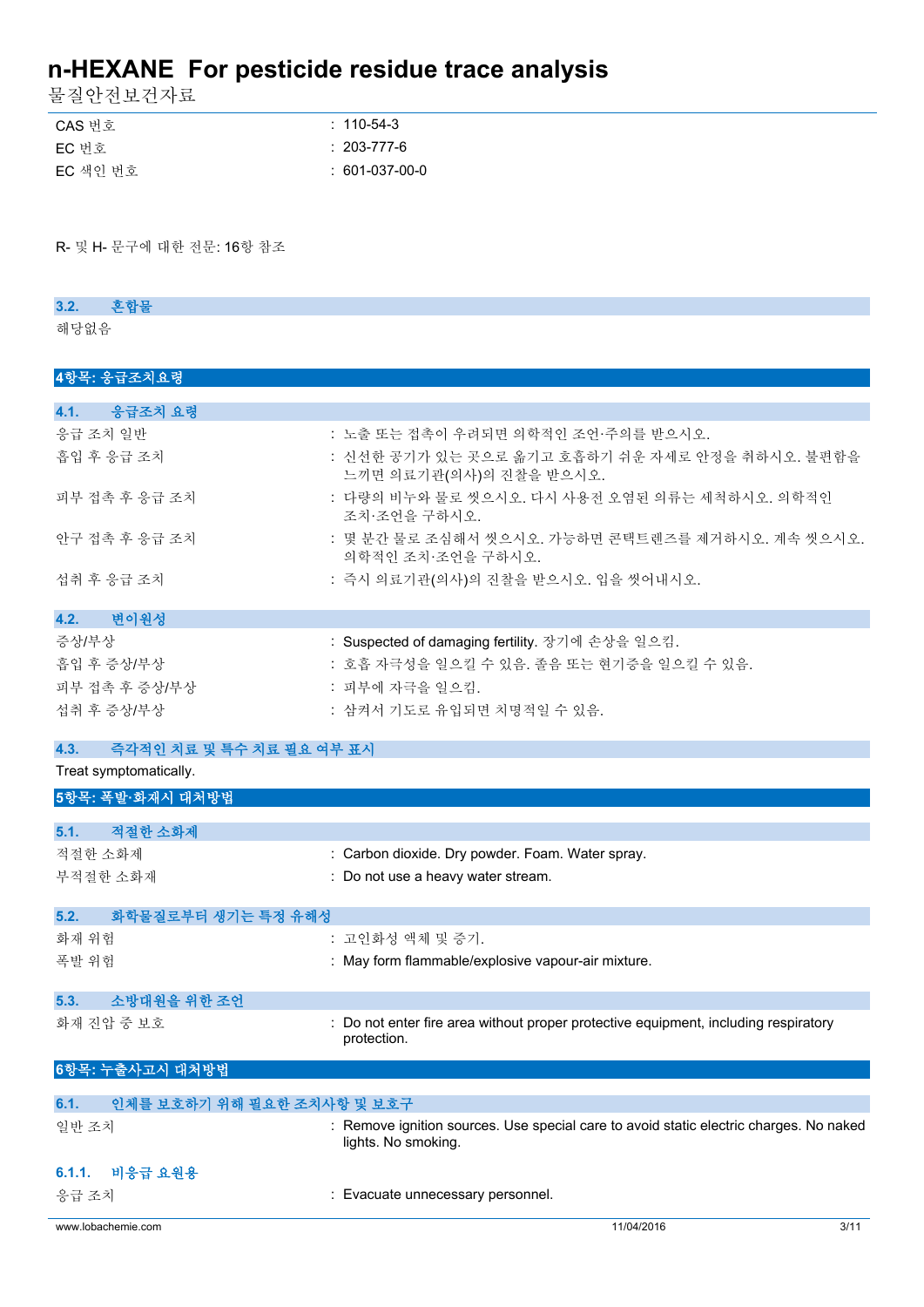물질안전보건자료

| 6.1.2. 응급 구조대용                 |                                                                                                                                                                                           |
|--------------------------------|-------------------------------------------------------------------------------------------------------------------------------------------------------------------------------------------|
| 보호 장비                          | : 적절한 개인 보호구를 착용하시오.                                                                                                                                                                      |
| 응급 조치                          | : Ventilate area.                                                                                                                                                                         |
| 6.2.<br>환경을 보호하기 위해 필요한 조치사항   |                                                                                                                                                                                           |
|                                |                                                                                                                                                                                           |
| 환경으로 배출하지 마시오.                 |                                                                                                                                                                                           |
| 정화 또는 제거 방법<br>6.3.            |                                                                                                                                                                                           |
| 세척 방법                          | : On land, sweep or shovel into suitable containers. 누출물을 모으시오.                                                                                                                           |
| 기타 항목 참조<br>6.4.               |                                                                                                                                                                                           |
| 사용할 수 있는 추가 정보가 없음             |                                                                                                                                                                                           |
| 7항목: 취급 및 저장방법                 |                                                                                                                                                                                           |
| 안전취급요령<br>7.1.                 |                                                                                                                                                                                           |
| 처리 시 위험 가중                     | : Handle empty containers with care because residual vapours are flammable.                                                                                                               |
| 안전취급요령                         | : Avoid contact with skin and eyes. 스파크가 발생하지 않는 도구를 사용하시오. 사용<br>전 취급 설명서를 확보하시오. Keep away from sources of ignition - No smoking. Do<br>not breathe vapours. 옥외 또는 환기가 잘 되는 곳에서만 취급하시오. |
| 위생 조치                          | : 이 제품을 사용할 때에는 먹거나, 마시거나 흡연하지 마시오. Wash hands and other<br>exposed areas with mild soap and water before eating, drinking or smoking and<br>when leaving work.                           |
| 피해야할 조건을 포함한 안전한 저장 방법<br>7.2. |                                                                                                                                                                                           |
| 적절한 공학적 관리                     | : Proper grounding procedures to avoid static electricity should be followed.<br>용기 수용설비를 접지 접합시키시오.                                                                                      |
| 보관 조건                          | : Keep in fireproof place. 용기를 단단히 밀폐하시오.                                                                                                                                                 |
| 부적합한 재료                        | : Heat sources.                                                                                                                                                                           |
|                                |                                                                                                                                                                                           |
| 특정 최종 사용<br>7.3.               |                                                                                                                                                                                           |
| 사용할 수 있는 추가 정보가 없음             |                                                                                                                                                                                           |
| 8항목: 노출방지 및 개인보호구              |                                                                                                                                                                                           |
|                                |                                                                                                                                                                                           |

# **8.1. 제어 매개 변수**

사용할 수 있는 추가 정보가 없음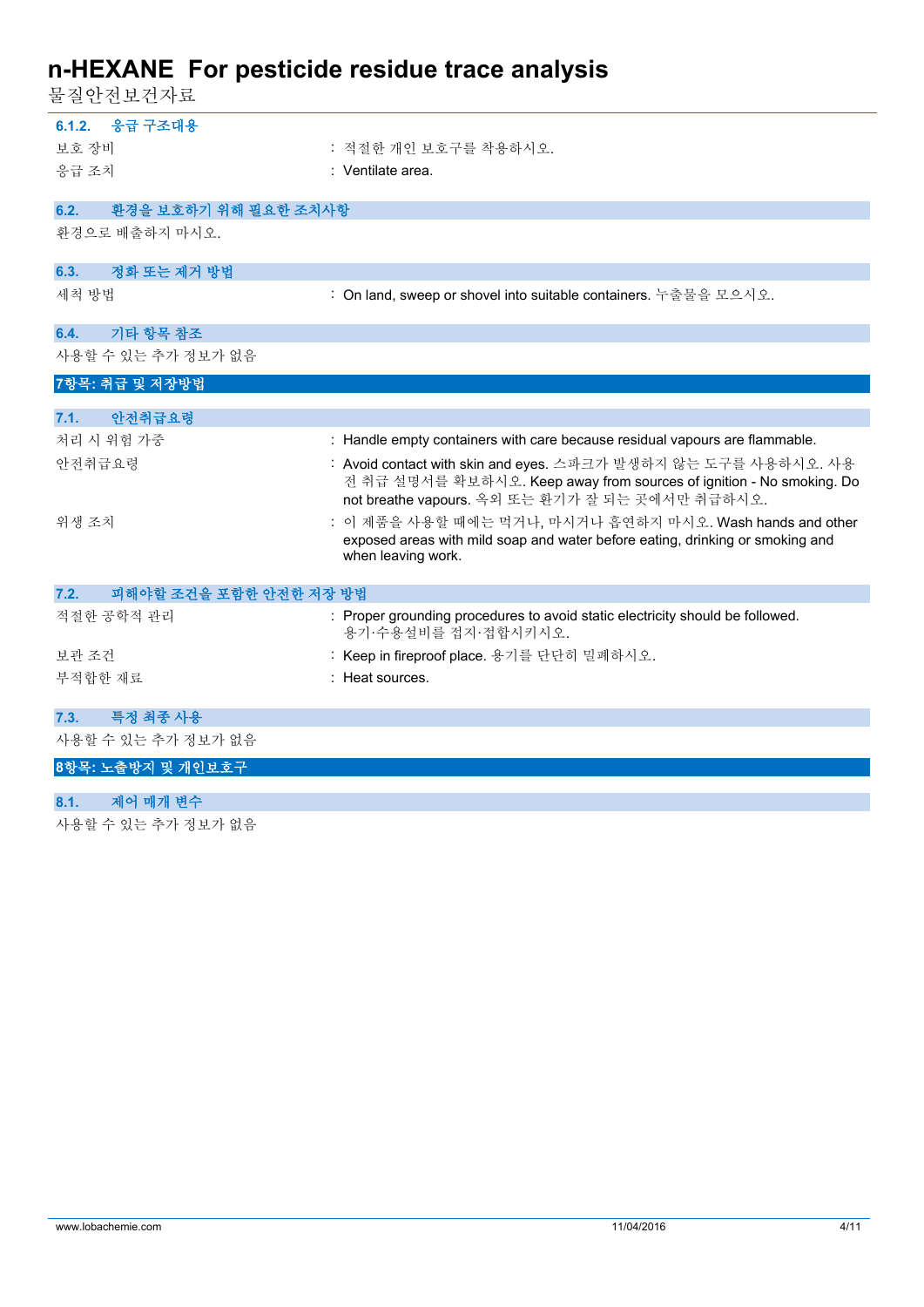물질안전보건자료

| 노출방지<br>8.2. |                                                                                                                           |
|--------------|---------------------------------------------------------------------------------------------------------------------------|
| 손보호          | : Protective gloves                                                                                                       |
| 눈 보호         | : Chemical goggles or safety glasses                                                                                      |
| 신체 보호        | : 적절하 보호복을 착용하시오                                                                                                          |
| 호흡기 보호       | : Where exposure through inhalation may occur from use, respiratory protection<br>equipment is recommended. 호흡 보호구를 착용하시오 |

# **9항목: 물리화학적 특성**

| 기본적인 물리화학적 특성에 대한 정보<br>9.1. |                               |
|------------------------------|-------------------------------|
| 물리적 상태                       | : 액체                          |
| 색상                           | : Clear colourless.           |
| 냄새                           | : gasoline-like.              |
| 냄새 역치                        | : 자료없음                        |
| pH                           | : 자료없음                        |
| 상대 증발 속도(부틸아세테이트=1)          | : 자료없음                        |
| 융해점                          | : -95 $^{\circ}$ C            |
| 빙점                           | : 자료없음                        |
| 초기 끓는점과 끓는점 범위               | : $68 - 70 °C$                |
| 인화점                          | $: -23 °C$                    |
| 자연발화온도                       | : 225 K                       |
| 분해온도                         | : 자료없음                        |
| 인화성(고체, 기체)                  | : Flammable<br>고인화성 액체 및 증기   |
| 증기압                          | : 151 mm Hg at $25^{\circ}$ C |
| 20°C에서의 상대 증기 밀도             | : 2.97                        |
| 상대 밀도                        | : 자료없음                        |
| 비중/밀도                        | : $0.678$ g/cm <sup>3</sup>   |
| 용해도                          | : 물: Insoluble In water       |
| n-옥탄올/물분배계수                  | : 자료없음                        |
| 점도, 운동학적                     | : 자료없음                        |
| 점도, 역학적                      | : 0.31 mPa.s 20°C             |
| 폭발성                          | : 자료없음                        |
| 산화성                          | : 자료없음                        |
| 인화 또는 폭발 범위의 상한/하한           | : 0.011 - 0.075 vol %         |

| 9.2. 그 밖의 참고사항     |
|--------------------|
| 사용할 수 있는 추가 정보가 없음 |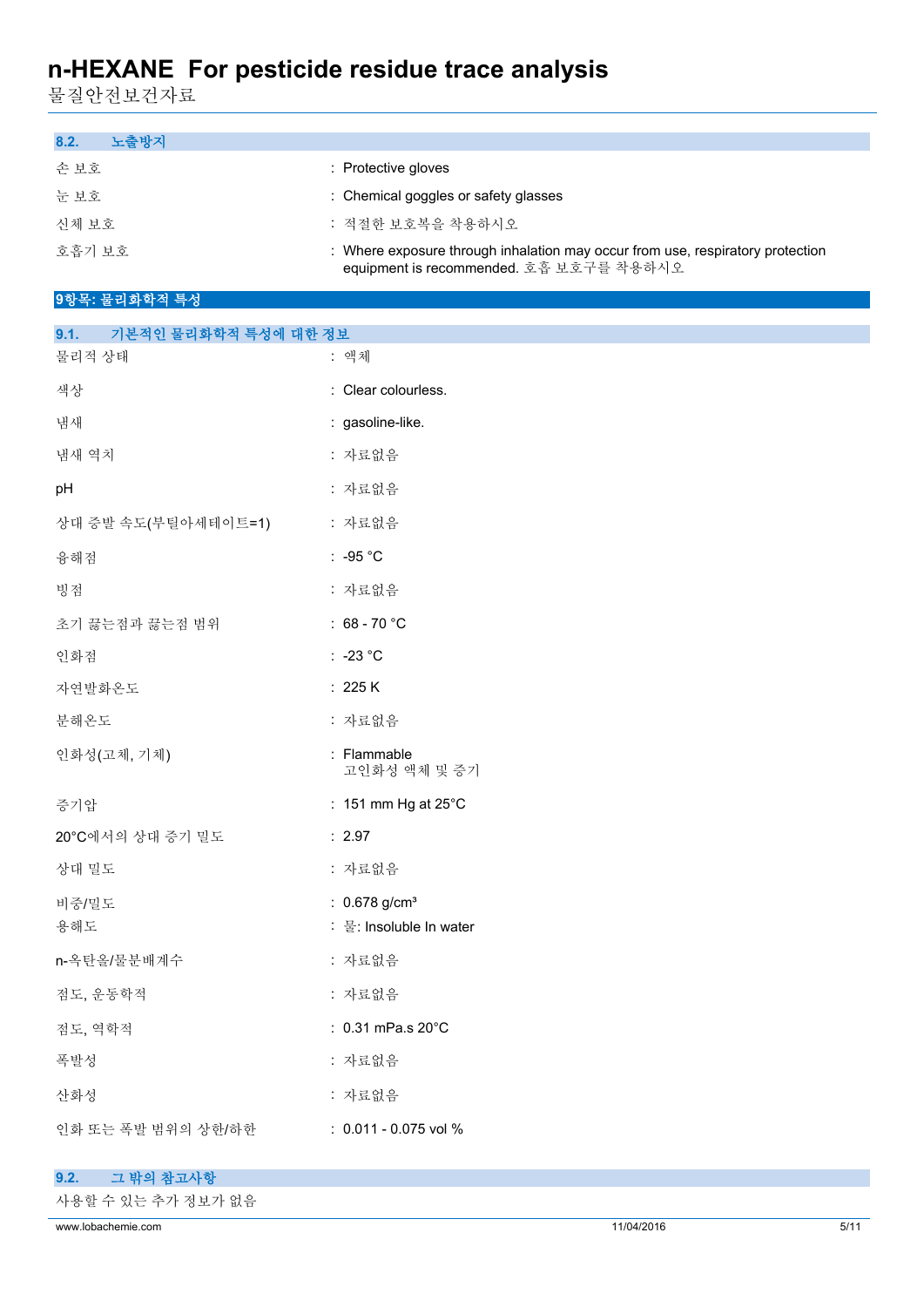물질안전보건자료

| 10항목: 안정성 및 반응성                                          |                                    |
|----------------------------------------------------------|------------------------------------|
| 반응성<br>10.1.                                             |                                    |
| 사용할 수 있는 추가 정보가 없음                                       |                                    |
| 10.2.<br>화학적 안정성                                         |                                    |
| Stable under normal conditions.                          |                                    |
| 유해 반응의 가능성<br>10.3.                                      |                                    |
| 사용할 수 있는 추가 정보가 없음                                       |                                    |
| 피해야 할 조건<br>10.4.                                        |                                    |
| Open flame. 열. Sparks.                                   |                                    |
| 피해야 할 물질<br>10.5.                                        |                                    |
| 사용할 수 있는 추가 정보가 없음                                       |                                    |
| 분해시 생성되는 유해물질<br>10.6.                                   |                                    |
| May release flammable gases.                             |                                    |
|                                                          |                                    |
| 11항목: 독성에 관한 정보                                          |                                    |
| 11.1. 독성에 대한 정보                                          |                                    |
| 급성 독성                                                    | : 분류되지 않음                          |
|                                                          |                                    |
| 피부 부식성 / 자극성                                             | : 피부에 자극을 일으킴.                     |
| 심한 눈손상 또는 자극성                                            | : 분류되지 않음                          |
| 호흡기 또는 피부 과민성                                            | : 분류되지 않음                          |
| 생식세포 돌연변이 유발성                                            | : 분류되지 않음                          |
| 발암성                                                      | : 분류되지 않음                          |
|                                                          |                                    |
| 생식독성                                                     | : Suspected of damaging fertility. |
| 특정 표적장기 독성 (1회노출)                                        | : 졸음 또는 현기증을 일으킬 수 있음.             |
|                                                          |                                    |
| 특정 표적장기 독성 (반복노출)                                        | : 장기간 또는 반복 노출되면 장기에 손상을 일으킬 수 있음. |
| 흡인유해성                                                    | : 삼켜서 기도로 유입되면 치명적일 수 있음.          |
| n-HEXANE For pesticide residue trace analysis (110-54-3) |                                    |
| 점도, 운동학적                                                 | 0.45722714 mm <sup>2</sup> /s      |

# **12항목: 환경에 미치는 영향**

**12.1. 독성**

생태학 - 물 : 장기적인 영향에 의해 수생생물에게 독성이 있음.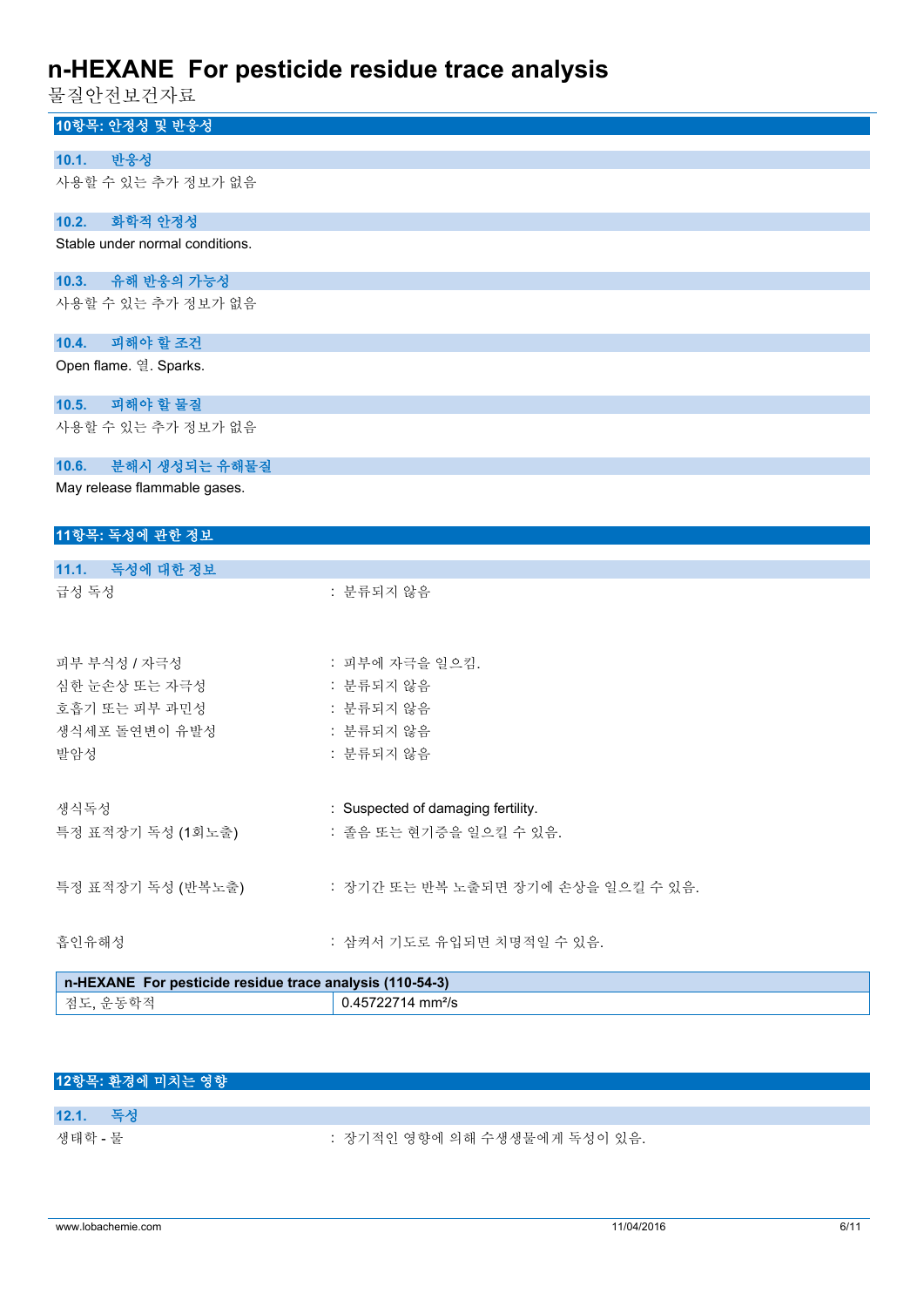물질안전보건자료

| 잔류성 및 분해성<br>12.2.                                       |                       |
|----------------------------------------------------------|-----------------------|
| n-HEXANE For pesticide residue trace analysis (110-54-3) |                       |
| 잔류성 및 분해성                                                | 환경에 장기적 악영향을 미칠 수 있음. |
|                                                          |                       |
| 생물농축성<br>12.3.                                           |                       |
| 사용할 수 있는 추가 정보가 없음                                       |                       |
| 토양이동성<br>12.4.                                           |                       |
| 사용할 수 있는 추가 정보가 없음                                       |                       |
| PBT 및 vPvB 평가 결과<br>12.5.                                |                       |
| 사용할 수 있는 추가 정보가 없음                                       |                       |
| 12.6.<br>기타 유해 영향                                        |                       |
| 사용할 수 있는 추가 정보가 없음                                       |                       |
| 13항목: 폐기시 주의사항                                           |                       |
| 폐기문 처리버<br>131                                           |                       |

| :  내용물과 용기를 폐기하시오.                                                          |
|-----------------------------------------------------------------------------|
| : Handle empty containers with care because residual vapours are flammable. |
| : Hazardous waste due to toxicity.                                          |
|                                                                             |

# **14항목: 운송에 필요한 정보**

ADR / RID / IMDG / IATA / ADN 에 따름

| : 1208                                                                         |
|--------------------------------------------------------------------------------|
| : 1208                                                                         |
| : 1208                                                                         |
| : 1208                                                                         |
| : 1208                                                                         |
|                                                                                |
|                                                                                |
| : HEXANES                                                                      |
| : HEXANES                                                                      |
| : HEXANES                                                                      |
| : HEXANES                                                                      |
| : HEXANES                                                                      |
| : UN 1208 HEXANES, 3, II, (D/E), ENVIRONMENTALLY HAZARDOUS                     |
| : UN 1208 HEXANES, 3, II, MARINE POLLUTANT/ENVIRONMENTALLY<br><b>HAZARDOUS</b> |
| : UN 1208 HEXANES, 3, II, ENVIRONMENTALLY HAZARDOUS                            |
| : UN 1208 HEXANES, 3, II, ENVIRONMENTALLY HAZARDOUS                            |
| : UN 1208 HEXANES, 3, II, ENVIRONMENTALLY HAZARDOUS                            |
|                                                                                |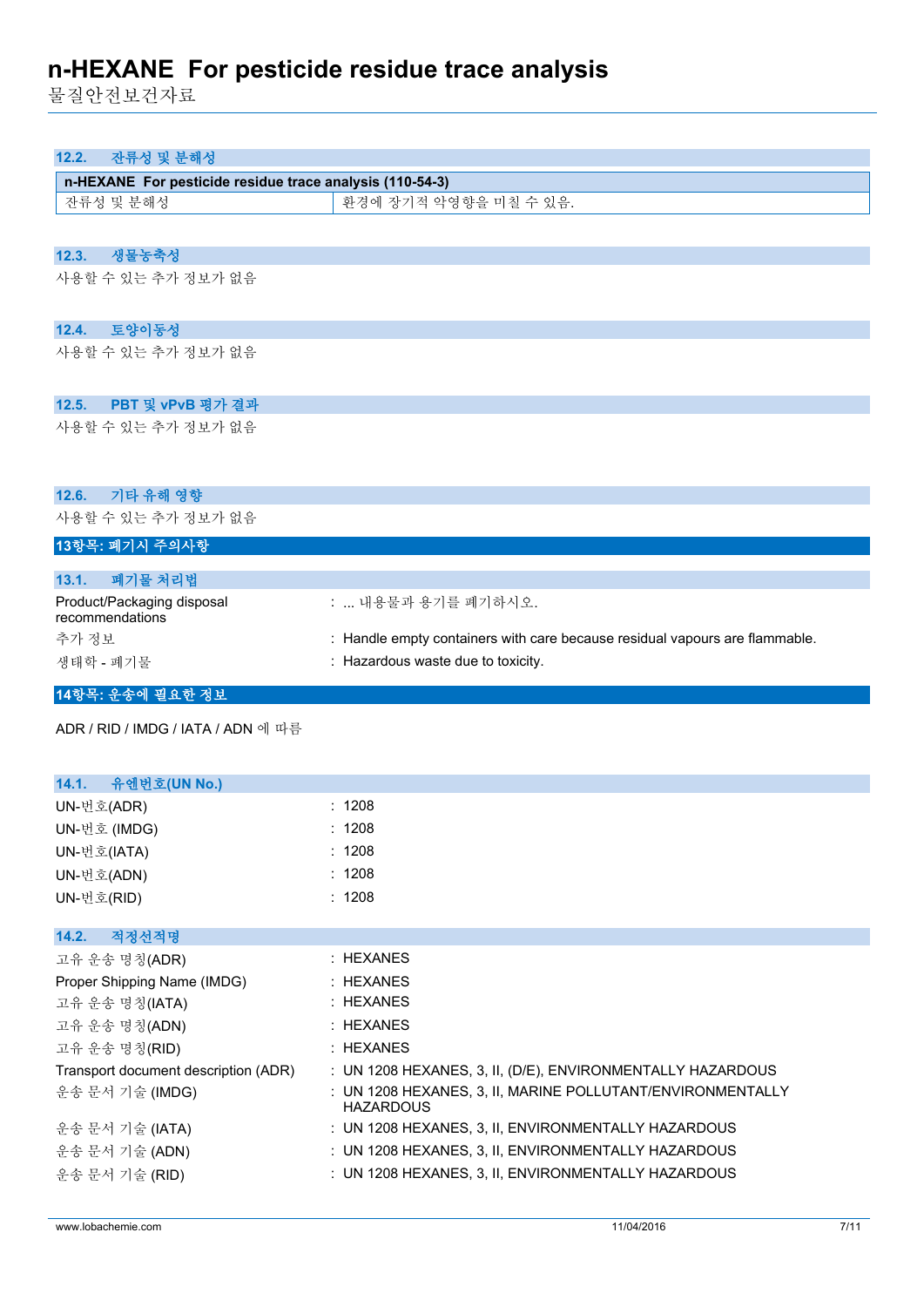물질안전보건자료

| 14.3.<br>운송에서의 위험성 등급<br><b>ADR</b><br>: 3<br>운송 위험 분류 (ADR)<br>: 3<br>Danger labels (ADR)<br><b>IMDG</b><br>: 3<br>운송 위험 분류 (IMDG)<br>: 3<br>Danger labels (IMDG)<br><b>IATA</b><br>: 3<br>운송 위험 분류 (IATA)<br>: 3<br>위험 표지 라벨(IATA) |
|--------------------------------------------------------------------------------------------------------------------------------------------------------------------------------------------------------------------------------------|
|                                                                                                                                                                                                                                      |
|                                                                                                                                                                                                                                      |
|                                                                                                                                                                                                                                      |
|                                                                                                                                                                                                                                      |
|                                                                                                                                                                                                                                      |
|                                                                                                                                                                                                                                      |
|                                                                                                                                                                                                                                      |
|                                                                                                                                                                                                                                      |
|                                                                                                                                                                                                                                      |
|                                                                                                                                                                                                                                      |
|                                                                                                                                                                                                                                      |
|                                                                                                                                                                                                                                      |
|                                                                                                                                                                                                                                      |
|                                                                                                                                                                                                                                      |
|                                                                                                                                                                                                                                      |
| <b>ADN</b>                                                                                                                                                                                                                           |
| : 3<br>운송 위험 분류 (ADN)                                                                                                                                                                                                                |
| Danger labels (ADN)<br>: 3                                                                                                                                                                                                           |
|                                                                                                                                                                                                                                      |
| ╱<br><b>All Control</b>                                                                                                                                                                                                              |
|                                                                                                                                                                                                                                      |
| <b>RID</b><br>: 3                                                                                                                                                                                                                    |
| 운송 위험 분류 (RID)                                                                                                                                                                                                                       |
| $\therefore$ 3<br>Danger labels (RID)                                                                                                                                                                                                |
| $\ddot{\cdot}$                                                                                                                                                                                                                       |
| 용기등급<br>14.4.                                                                                                                                                                                                                        |
| $\colon \, \mathrm{II}$<br>포장 등급(ADR)                                                                                                                                                                                                |
| $\div$ II<br>포장 등급(IMDG)                                                                                                                                                                                                             |
| $\colon \, \mathrm{I\!I}$<br>포장 그룹(IATA)                                                                                                                                                                                             |
| $\div$ II<br>포장 그룹(ADN)                                                                                                                                                                                                              |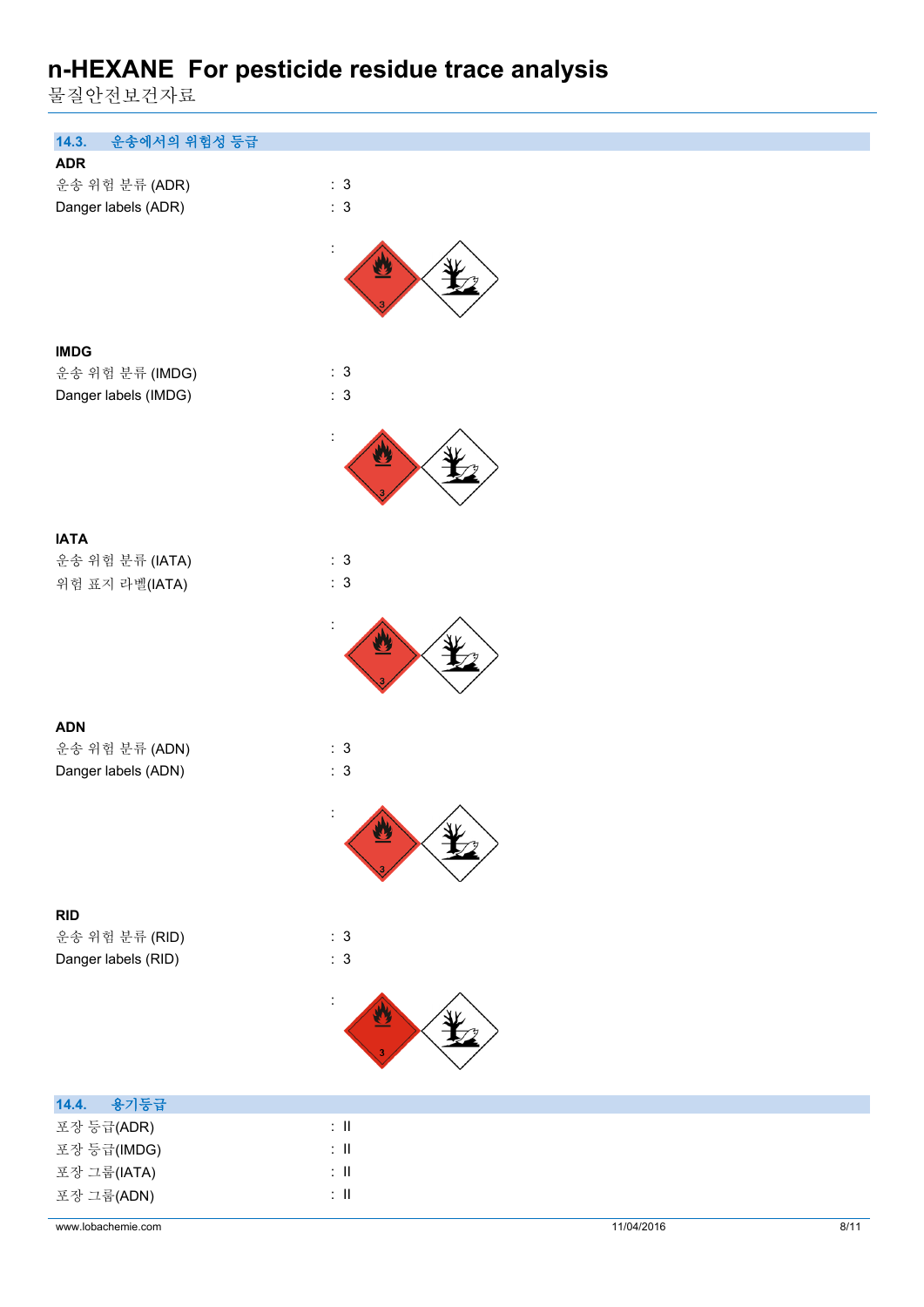물질안전보건자료

| 포장 등급(RID)                                                   | $\colon$ II         |
|--------------------------------------------------------------|---------------------|
| 14.5.<br>환경 유해성                                              |                     |
| 환경에 위험                                                       | : 해당                |
| 해양오염물질                                                       | : 해당                |
| 그 밖의 참고사항                                                    | : 가용 추가 정보 없음       |
|                                                              |                     |
| 14.6.<br>사용자를 위한 특별 주의사항                                     |                     |
| - 내륙 수송                                                      |                     |
| 분류 코드(UN)                                                    | : F1                |
| 일정량(ADR)                                                     | : 1L                |
| 극소량(ADR)                                                     | : E2                |
| Packing instructions (ADR)                                   | : P001, IBC02, R001 |
| Mixed packing provisions (ADR)                               | : MP19              |
| Portable tank and bulk container<br>instructions (ADR)       | : T4                |
| Portable tank and bulk container special<br>provisions (ADR) | :TP1                |
| Tank code (ADR)                                              | : LGBF              |
| 탱크 수송용 차량                                                    | :FL                 |
| 운송 범주(ADR)                                                   | : 2                 |
| Special provisions for carriage - Operation<br>(ADR)         | : S2, S20           |
| 위험 식별 번호(Kemler 번호)                                          | : 33                |
| 오렌지 플레이트                                                     | 33                  |
|                                                              | 1208                |
| 터널 제한 코드 (ADR)                                               | : D/E               |
| EAC 코드                                                       | : 3YE               |
| - 해상 운송                                                      |                     |
| Limited quantities (IMDG)                                    | : 1L                |
| 극소량(IMDG)                                                    | $\therefore$ E2     |
| Packing instructions (IMDG)                                  | : P001              |
| IBC packing instructions (IMDG)                              | : IBC02             |
| Tank instructions (IMDG)                                     | : T4                |
| Tank special provisions (IMDG)                               | :TP1                |
| EmS-No. (Fire)                                               | $: F-E$             |
| EmS-No. (Spillage)                                           | $: S-D$             |
| Stowage category (IMDG)                                      | E                   |
| MFAG-번호                                                      | : 128               |
| - 항공 운송                                                      |                     |
| PCA 예상 수량(IATA)                                              | $\therefore$ E2     |
| PCA 제한 수량(IATA)                                              | : Y341              |
| PCA 제한 수량 최대 순수량(IATA)                                       | : 1L                |
| PCA 포장 지침(IATA)                                              | : 353               |
| PCA 최대 순수량(IATA)                                             | : 5L                |
| CAO 포장 지침(IATA)                                              | : 364               |
| CAO 최대 순수량(IATA)                                             | : 60L               |
|                                                              |                     |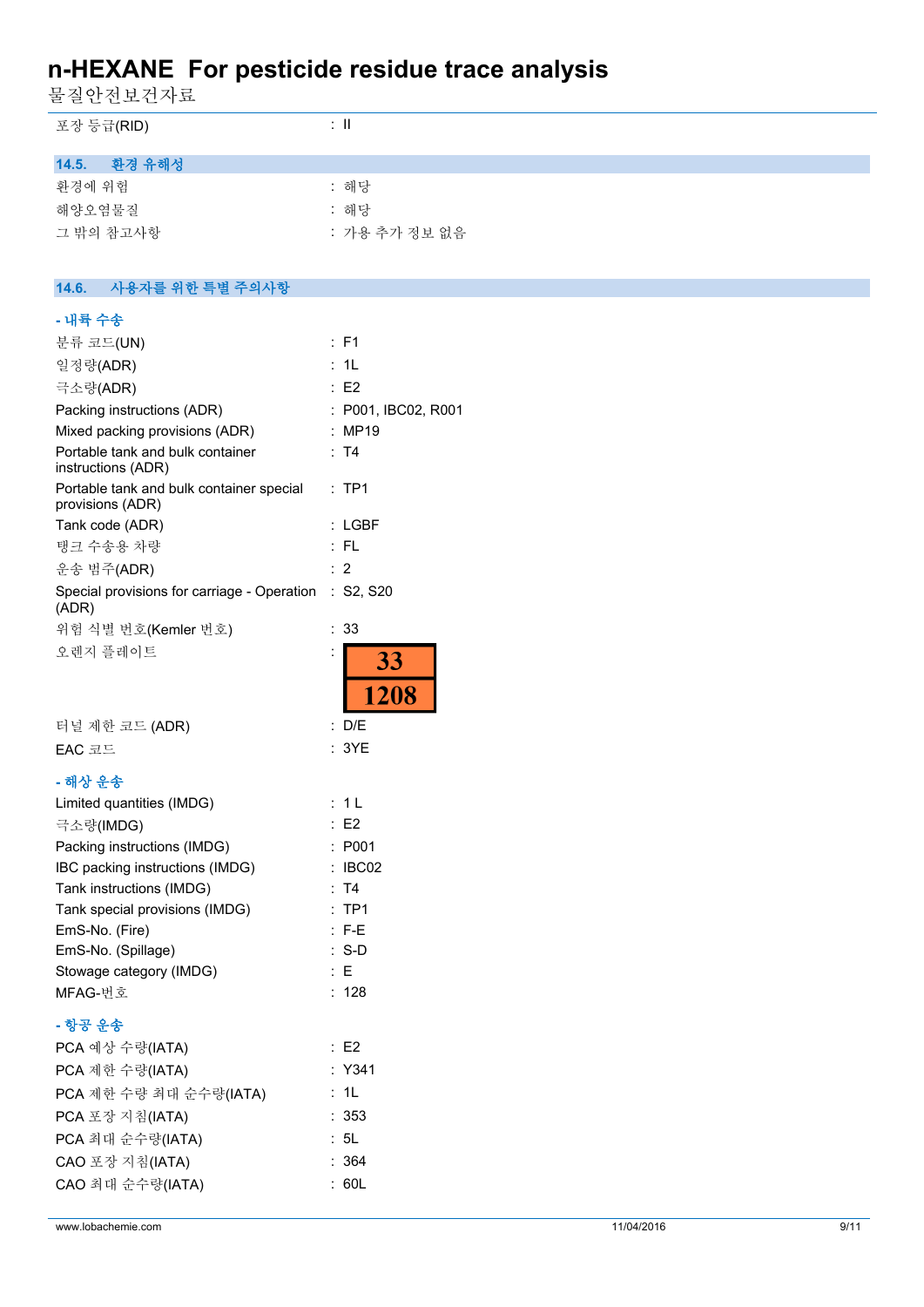물질안전보건자료

| - - - - - - - - -                                            |                     |
|--------------------------------------------------------------|---------------------|
| ERG 코드(IATA)                                                 | : 3H                |
| - 국내 수로 운송                                                   |                     |
| 분류 코드(ADN)                                                   | $\therefore$ F1     |
| 일정량(ADN)                                                     | : 1L                |
| 극소량(ADN)                                                     | $\therefore$ E2     |
| Carriage permitted (ADN)                                     | : T                 |
| Equipment required (ADN)                                     | $:$ PP, EX, A       |
| Ventilation (ADN)                                            | : VE01              |
| Number of blue cones/lights (ADN)                            | $\therefore$ 1      |
| - 철도 수송                                                      |                     |
| Classification code (RID)                                    | $:$ F1              |
| 한정 수량(RID)                                                   | : 1L                |
| 극소량(RID)                                                     | $\therefore$ E2     |
| Packing instructions (RID)                                   | : P001, IBC02, R001 |
| Mixed packing provisions (RID)                               | : MP19              |
| Portable tank and bulk container<br>instructions (RID)       | : T4                |
| Portable tank and bulk container special<br>provisions (RID) | $:$ TP1             |
| Tank codes for RID tanks (RID)                               | $:$ LGBF            |
| 운송 범주(RID)                                                   | $\therefore$ 2      |
| Colis express (express parcels) (RID)                        | $\therefore$ CE7    |
| Hazard identification number (RID)                           | : 33                |
|                                                              |                     |

### **14.7. MARPOL 73/78 별첨 II 및 IBC 코드에 따른 대량 운송**

### 해당없음

## **15항목: 법적 규제현황**

### **15.1. 안전, 보건 및 환경과 관련하여 단일물질 또는 혼합물에 대한 특별 규정/법규**

#### **15.1.1. EU 규정**

REACH의 별첨 XVII 규제사항에 따른 제한 없음

n-HEXANE For pesticide residue trace analysis is not on the REACH Candidate List n-HEXANE For pesticide residue trace analysis is not on the REACH Annex XIV List

## **15.1.2. 국가 규정**

## **독일**

| AwSV/VwVwS Annex reference                                                     | : Water hazard class (WGK) 2, hazardous to water (Classification according to<br>VwVwS, Annex 2; WGK No 124) |
|--------------------------------------------------------------------------------|--------------------------------------------------------------------------------------------------------------|
| 12th Ordinance Implementing the Federal<br>Immission Control Act - 12. BlmSchV | : 12차 BlmSchV(배출 방지 법령) (심각한 사고에 대한 규정) 미대상                                                                  |

# **덴마크**